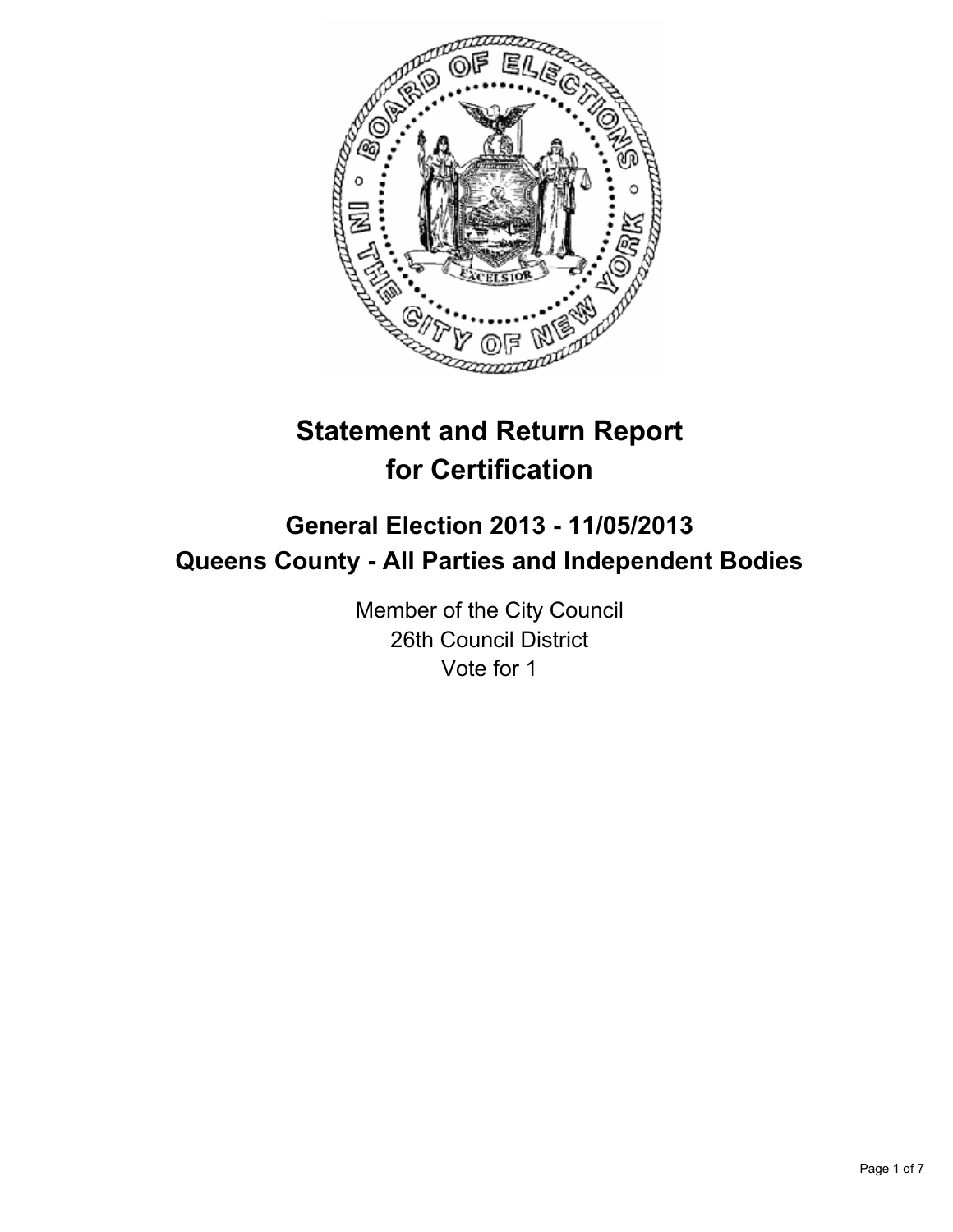

| <b>PUBLIC COUNTER</b>                                    | 6,187          |
|----------------------------------------------------------|----------------|
| <b>EMERGENCY</b>                                         | 14             |
| ABSENTEE/MILITARY                                        | 157            |
| <b>FEDERAL</b>                                           | 0              |
| <b>SPECIAL PRESIDENTIAL</b>                              | 0              |
| <b>AFFIDAVIT</b>                                         | 63             |
| <b>Total Ballots</b>                                     | 6,421          |
| Less - Inapplicable Federal/Special Presidential Ballots | 0              |
| <b>Total Applicable Ballots</b>                          | 6,421          |
| JAMES G. VAN BRAMER (DEMOCRATIC)                         | 4,585          |
| JAMES G. VAN BRAMER (WORKING FAMILIES)                   | 560            |
| ALEXIS CONFER (WRITE-IN)                                 | 1              |
| ALYSSA SIEMON (WRITE-IN)                                 | 1              |
| ANIBAL ROGEJ (WRITE-IN)                                  | 1              |
| AVRELIO ARCABASCIO (WRITE-IN)                            | 1              |
| BETTE MIDLER (WRITE-IN)                                  | 1              |
| COSTA CONSTANTINIDES (WRITE-IN)                          | 2              |
| DANIELLE DESTEFANO (WRITE-IN)                            | $\overline{c}$ |
| ERIC GIOIA (WRITE-IN)                                    | 1              |
| IAN PAISLEY (WRITE-IN)                                   | 1              |
| KENNETH B. ROWELL (WRITE-IN)                             | 1              |
| LYNNE SERPE (WRITE-IN)                                   | 1              |
| MARVIN JEFFCOAT (WRITE-IN)                               | 1              |
| MATTHEW THOMAS CAMPBELL (WRITE-IN)                       | 1              |
| NATHAN HERBER (WRITE-IN)                                 | 1              |
| PIERRE ALCANTARA (WRITE-IN)                              | 1              |
| SHARIF HANNAN (WRITE-IN)                                 | 1              |
| TIMOLEON POLIL (WRITE-IN)                                | 1              |
| TONY NUNZIATA (WRITE-IN)                                 | 1              |
| UNATTRIBUTABLE WRITE-IN (WRITE-IN)                       | 13             |
| <b>Total Votes</b>                                       | 5,178          |
| Unrecorded                                               | 1,243          |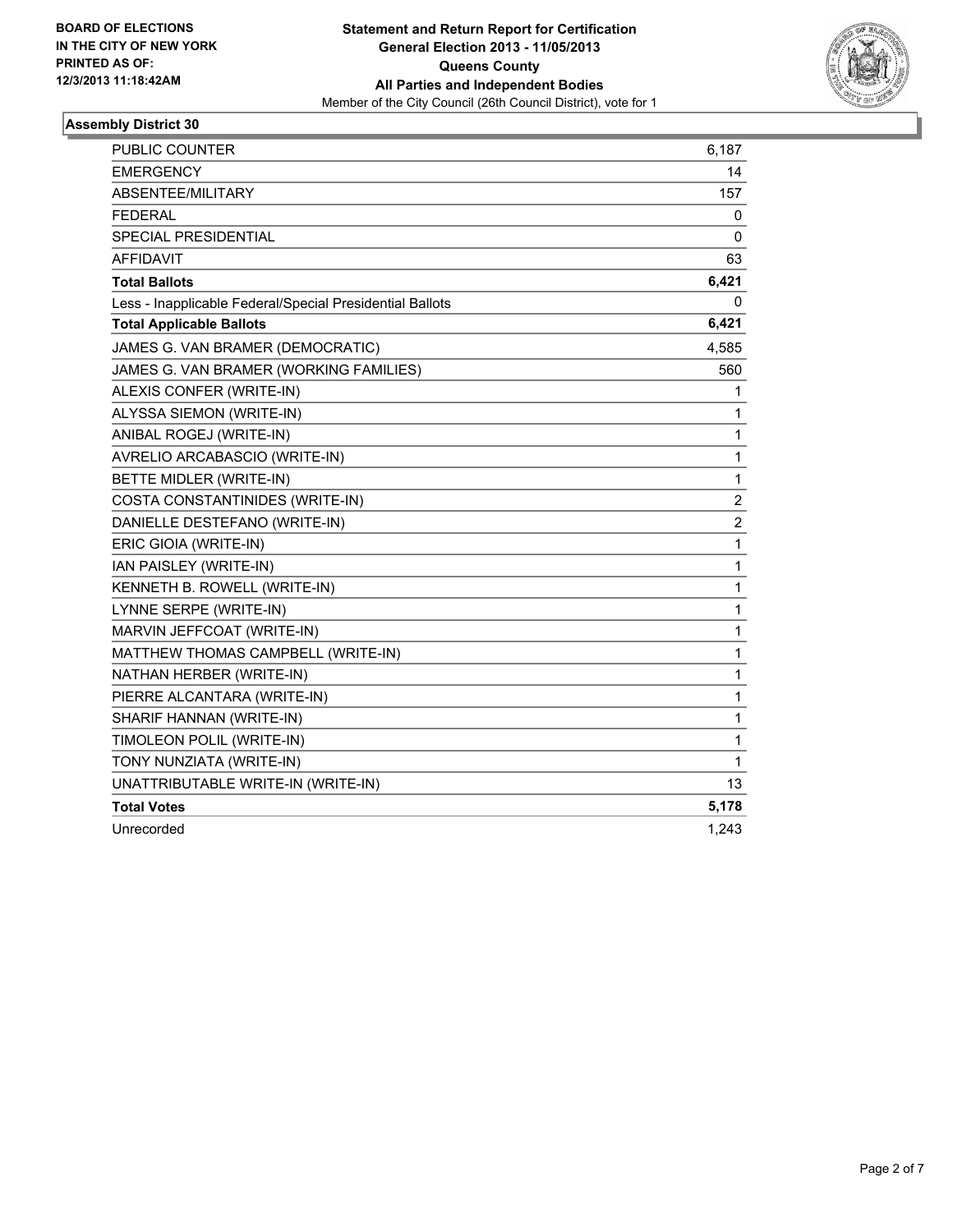

| <b>PUBLIC COUNTER</b>                                    | 1,594          |
|----------------------------------------------------------|----------------|
| <b>EMERGENCY</b>                                         | 0              |
| ABSENTEE/MILITARY                                        | 18             |
| <b>FEDERAL</b>                                           | 0              |
| SPECIAL PRESIDENTIAL                                     | 0              |
| <b>AFFIDAVIT</b>                                         | 17             |
| <b>Total Ballots</b>                                     | 1,629          |
| Less - Inapplicable Federal/Special Presidential Ballots | 0              |
| <b>Total Applicable Ballots</b>                          | 1,629          |
| JAMES G. VAN BRAMER (DEMOCRATIC)                         | 1,163          |
| JAMES G. VAN BRAMER (WORKING FAMILIES)                   | 134            |
| AMAR RAJWANI (WRITE-IN)                                  | 2              |
| DAVID ROSASCO (WRITE-IN)                                 | 1              |
| ERIC GIOIA (WRITE-IN)                                    | 1              |
| JOHN HILLGARDNER (WRITE-IN)                              | $\overline{2}$ |
| ROSARIO SALEMO (WRITE-IN)                                | 1              |
| THOMAS LUMPKIM (WRITE-IN)                                | 1              |
| UNATTRIBUTABLE WRITE-IN (WRITE-IN)                       |                |
| <b>Total Votes</b>                                       | 1,306          |
| Unrecorded                                               | 323            |

| <b>PUBLIC COUNTER</b>                                    | 595      |
|----------------------------------------------------------|----------|
| <b>EMERGENCY</b>                                         | $\Omega$ |
| <b>ABSENTEE/MILITARY</b>                                 | 12       |
| <b>FFDFRAL</b>                                           | 0        |
| <b>SPECIAL PRESIDENTIAL</b>                              | $\Omega$ |
| <b>AFFIDAVIT</b>                                         | 5        |
| <b>Total Ballots</b>                                     | 612      |
| Less - Inapplicable Federal/Special Presidential Ballots | $\Omega$ |
| <b>Total Applicable Ballots</b>                          | 612      |
| JAMES G. VAN BRAMER (DEMOCRATIC)                         | 418      |
| JAMES G. VAN BRAMER (WORKING FAMILIES)                   | 55       |
| ALEXANDER BLISHTEYN (WRITE-IN)                           | 1        |
| DANIEL DROMM (WRITE-IN)                                  | 1        |
| <b>GEO NAPOLITANO (WRITE-IN)</b>                         | 1        |
| LYNNE SERPE (WRITE-IN)                                   | 1        |
| UNAI ORTIZ (WRITE-IN)                                    | 1        |
| UNATTRIBUTABLE WRITE-IN (WRITE-IN)                       | 3        |
| <b>Total Votes</b>                                       | 481      |
| Unrecorded                                               | 131      |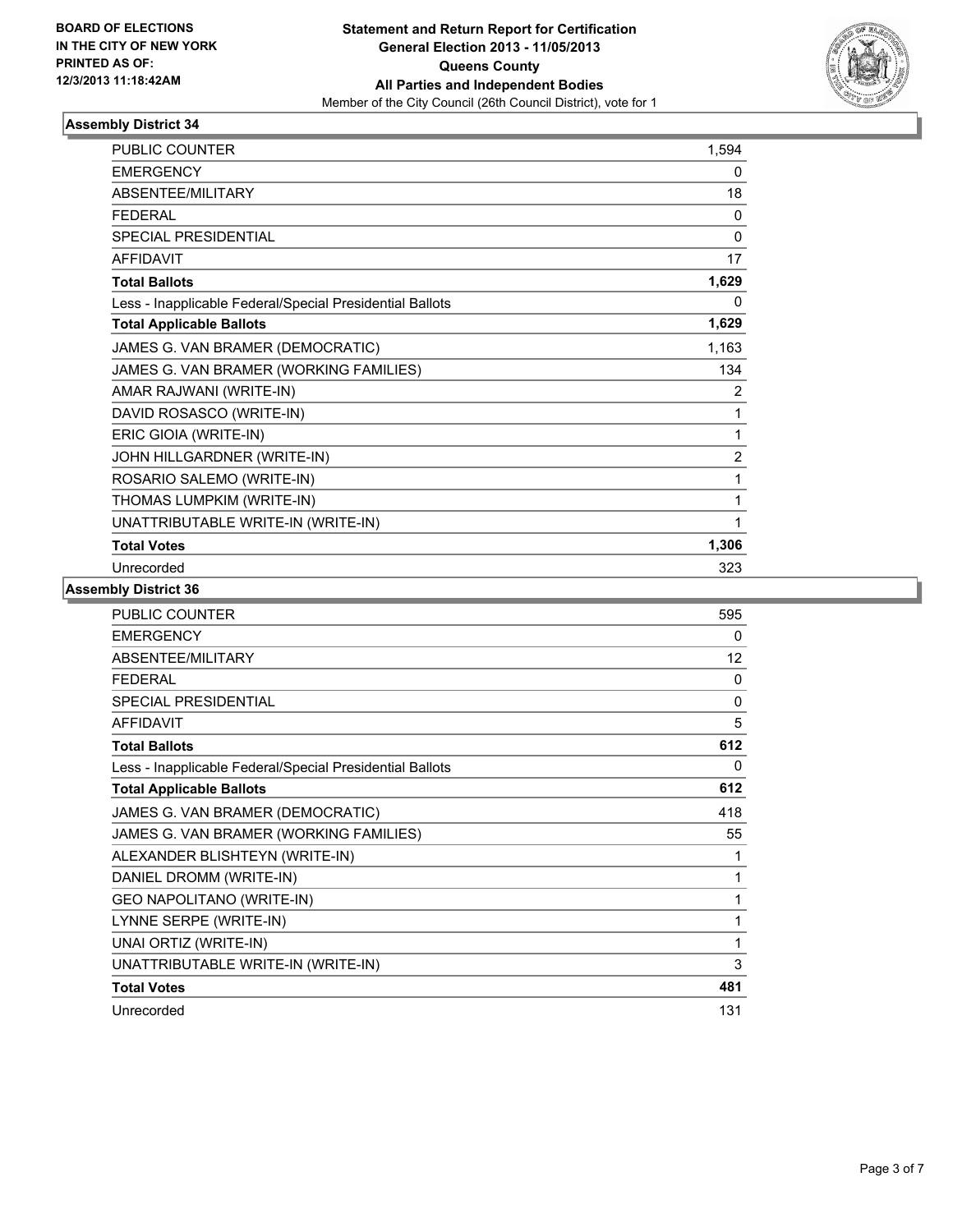

| PUBLIC COUNTER                                           | 8,498       |
|----------------------------------------------------------|-------------|
| <b>EMERGENCY</b>                                         | 59          |
| ABSENTEE/MILITARY                                        | 177         |
| <b>FEDERAL</b>                                           | 0           |
| <b>SPECIAL PRESIDENTIAL</b>                              | 0           |
| <b>AFFIDAVIT</b>                                         | 113         |
| <b>Total Ballots</b>                                     | 8,847       |
| Less - Inapplicable Federal/Special Presidential Ballots | 0           |
| <b>Total Applicable Ballots</b>                          | 8,847       |
| JAMES G. VAN BRAMER (DEMOCRATIC)                         | 6,703       |
| JAMES G. VAN BRAMER (WORKING FAMILIES)                   | 756         |
| ARIANA JAFLE (WRITE-IN)                                  | 1           |
| BILL DEBLASIO (WRITE-IN)                                 | 1           |
| <b>BRADLEY MARKS (WRITE-IN)</b>                          | 1           |
| BRENT OLEARY (WRITE-IN)                                  | 1           |
| CARL LOLLS (WRITE-IN)                                    | 1           |
| CHRISTOPHER BURGIS (WRITE-IN)                            | 4           |
| CHRISTY LEE (WRITE-IN)                                   | 1           |
| CURTIS KATZ (WRITE-IN)                                   | 1           |
| DAVID ANDERSON (WRITE-IN)                                | $\mathbf 1$ |
| DERIK JETER (WRITE-IN)                                   | 1           |
| FRANCES SCHMIDT (WRITE-IN)                               | 1           |
| <b>GERALDINE VARGAS (WRITE-IN)</b>                       | 1           |
| JAMES M WALKER (WRITE-IN)                                | 1           |
| JAMES MAGEE (WRITE-IN)                                   | 1           |
| JIM FATTOUS (WRITE-IN)                                   | $\mathbf 1$ |
| JOHN WARD (WRITE-IN)                                     | 1           |
| JON DESHANE (WRITE-IN)                                   | 1           |
| L. LLADE METEJOB (WRITE-IN)                              | 1           |
| LUCY SHONEY (WRITE-IN)                                   | 1           |
| MARK LILAKOS (WRITE-IN)                                  | 1           |
| MITCHELL G TAYLOR (WRITE-IN)                             | 1           |
| MITCHELL NEWMAN (WRITE-IN)                               | 1           |
| PATRICK MICHALASKY (WRITE-IN)                            | 1           |
| PAUL ROGAN (WRITE-IN)                                    | 1           |
| PIERRE ALCANTARA (WRITE-IN)                              | 1           |
| POLGAR JOREAM (WRITE-IN)                                 | 1           |
| RORY I. LANCMAN (WRITE-IN)                               | 1           |
| RUSSELL LAMB (WRITE-IN)                                  | 1           |
| UNATTRIBUTABLE WRITE-IN (WRITE-IN)                       | 12          |
| WALTER IWANCHIW (WRITE-IN)                               | 1           |
| <b>Total Votes</b>                                       | 7,503       |
| Unrecorded                                               | 1,344       |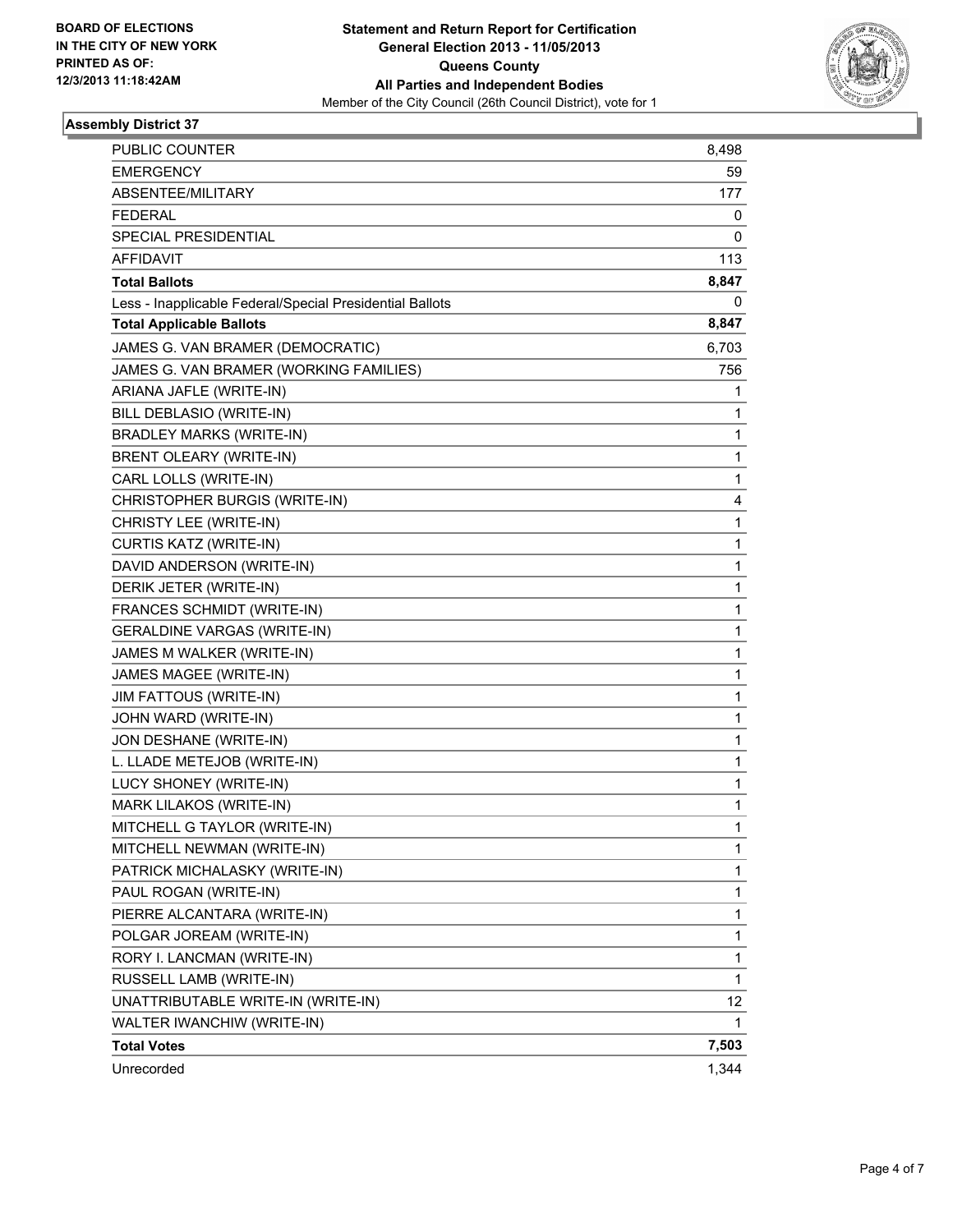

| <b>PUBLIC COUNTER</b>                                    | 38       |
|----------------------------------------------------------|----------|
| <b>EMERGENCY</b>                                         | 0        |
| ABSENTEE/MILITARY                                        | 0        |
| <b>FEDERAL</b>                                           | 0        |
| SPECIAL PRESIDENTIAL                                     | 0        |
| AFFIDAVIT                                                |          |
| <b>Total Ballots</b>                                     | 39       |
| Less - Inapplicable Federal/Special Presidential Ballots | $\Omega$ |
| <b>Total Applicable Ballots</b>                          | 39       |
| JAMES G. VAN BRAMER (DEMOCRATIC)                         | 28       |
| JAMES G. VAN BRAMER (WORKING FAMILIES)                   |          |
| <b>Total Votes</b>                                       | 29       |
| Unrecorded                                               | 10       |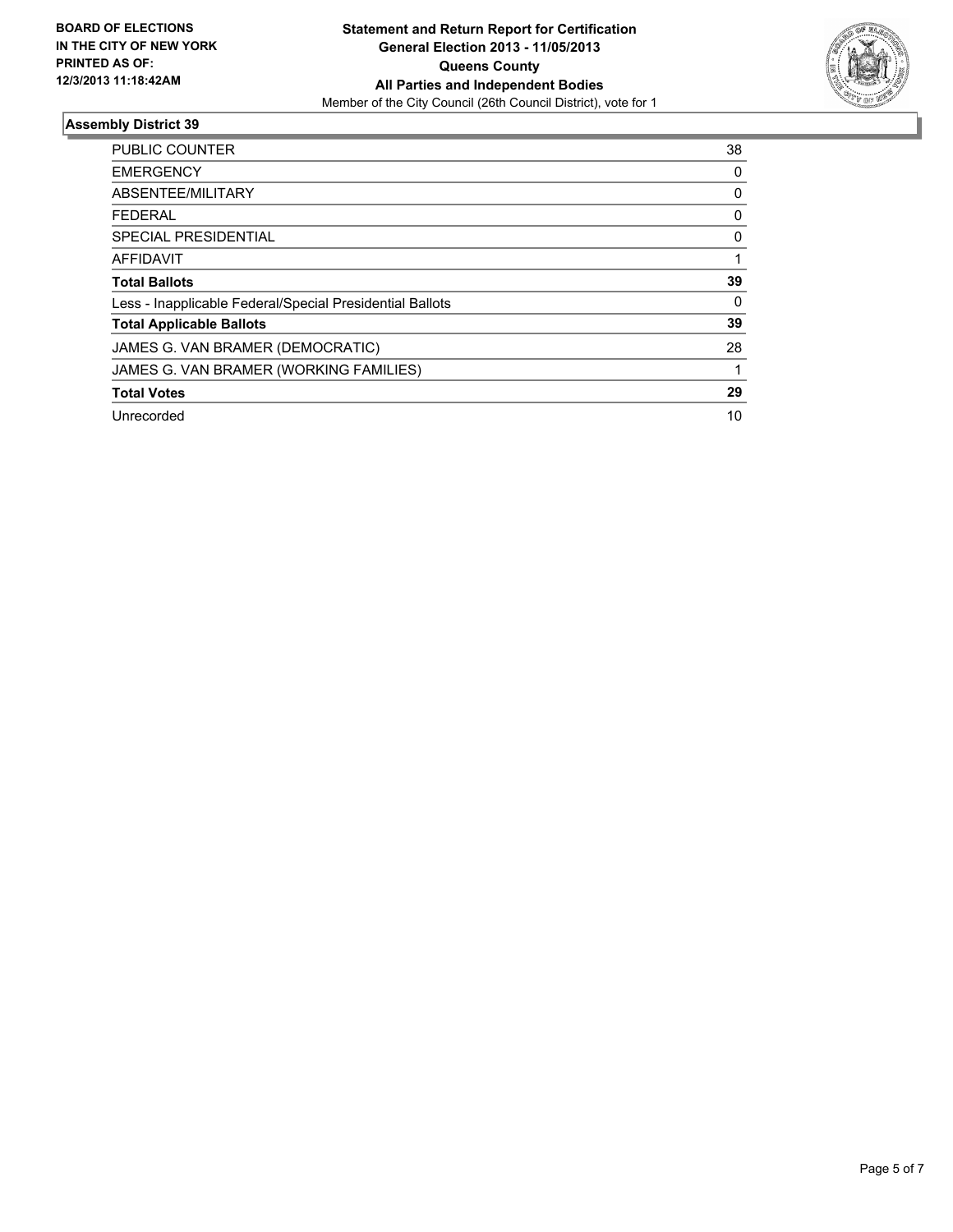

### **Total for Member of the City Council (26th Council District) - Queens County**

| PUBLIC COUNTER                                           | 16,912         |
|----------------------------------------------------------|----------------|
| <b>EMERGENCY</b>                                         | 73             |
| ABSENTEE/MILITARY                                        | 364            |
| <b>FEDERAL</b>                                           | 0              |
| SPECIAL PRESIDENTIAL                                     | 0              |
| <b>AFFIDAVIT</b>                                         | 199            |
| <b>Total Ballots</b>                                     | 17,548         |
| Less - Inapplicable Federal/Special Presidential Ballots | 0              |
| <b>Total Applicable Ballots</b>                          | 17,548         |
| JAMES G. VAN BRAMER (DEMOCRATIC)                         | 12,897         |
| JAMES G. VAN BRAMER (WORKING FAMILIES)                   | 1,506          |
| ALEXANDER BLISHTEYN (WRITE-IN)                           | 1              |
| ALEXIS CONFER (WRITE-IN)                                 | 1              |
| ALYSSA SIEMON (WRITE-IN)                                 | 1              |
| AMAR RAJWANI (WRITE-IN)                                  | 2              |
| ANIBAL ROGEJ (WRITE-IN)                                  | 1              |
| ARIANA JAFLE (WRITE-IN)                                  | 1              |
| AVRELIO ARCABASCIO (WRITE-IN)                            | $\mathbf{1}$   |
| BETTE MIDLER (WRITE-IN)                                  | 1              |
| BILL DEBLASIO (WRITE-IN)                                 | 1              |
| <b>BRADLEY MARKS (WRITE-IN)</b>                          | 1              |
| BRENT OLEARY (WRITE-IN)                                  | 1              |
| CARL LOLLS (WRITE-IN)                                    | 1              |
| CHRISTOPHER BURGIS (WRITE-IN)                            | 4              |
| CHRISTY LEE (WRITE-IN)                                   | 1              |
| COSTA CONSTANTINIDES (WRITE-IN)                          | $\overline{2}$ |
| CURTIS KATZ (WRITE-IN)                                   | $\mathbf{1}$   |
| DANIEL DROMM (WRITE-IN)                                  | 1              |
| DANIELLE DESTEFANO (WRITE-IN)                            | $\overline{2}$ |
| DAVID ANDERSON (WRITE-IN)                                | $\mathbf{1}$   |
| DAVID ROSASCO (WRITE-IN)                                 | 1              |
| DERIK JETER (WRITE-IN)                                   | 1              |
| ERIC GIOIA (WRITE-IN)                                    | $\overline{2}$ |
| FRANCES SCHMIDT (WRITE-IN)                               | 1              |
| GEO NAPOLITANO (WRITE-IN)                                | 1              |
| GERALDINE VARGAS (WRITE-IN)                              | 1              |
| IAN PAISLEY (WRITE-IN)                                   | 1              |
| JAMES M WALKER (WRITE-IN)                                | 1              |
| JAMES MAGEE (WRITE-IN)                                   | 1              |
| JIM FATTOUS (WRITE-IN)                                   | 1              |
| JOHN HILLGARDNER (WRITE-IN)                              | $\overline{2}$ |
| JOHN WARD (WRITE-IN)                                     | 1              |
| JON DESHANE (WRITE-IN)                                   | 1              |
| KENNETH B. ROWELL (WRITE-IN)                             | 1              |
| L. LLADE METEJOB (WRITE-IN)                              | 1              |
| LUCY SHONEY (WRITE-IN)                                   | 1              |